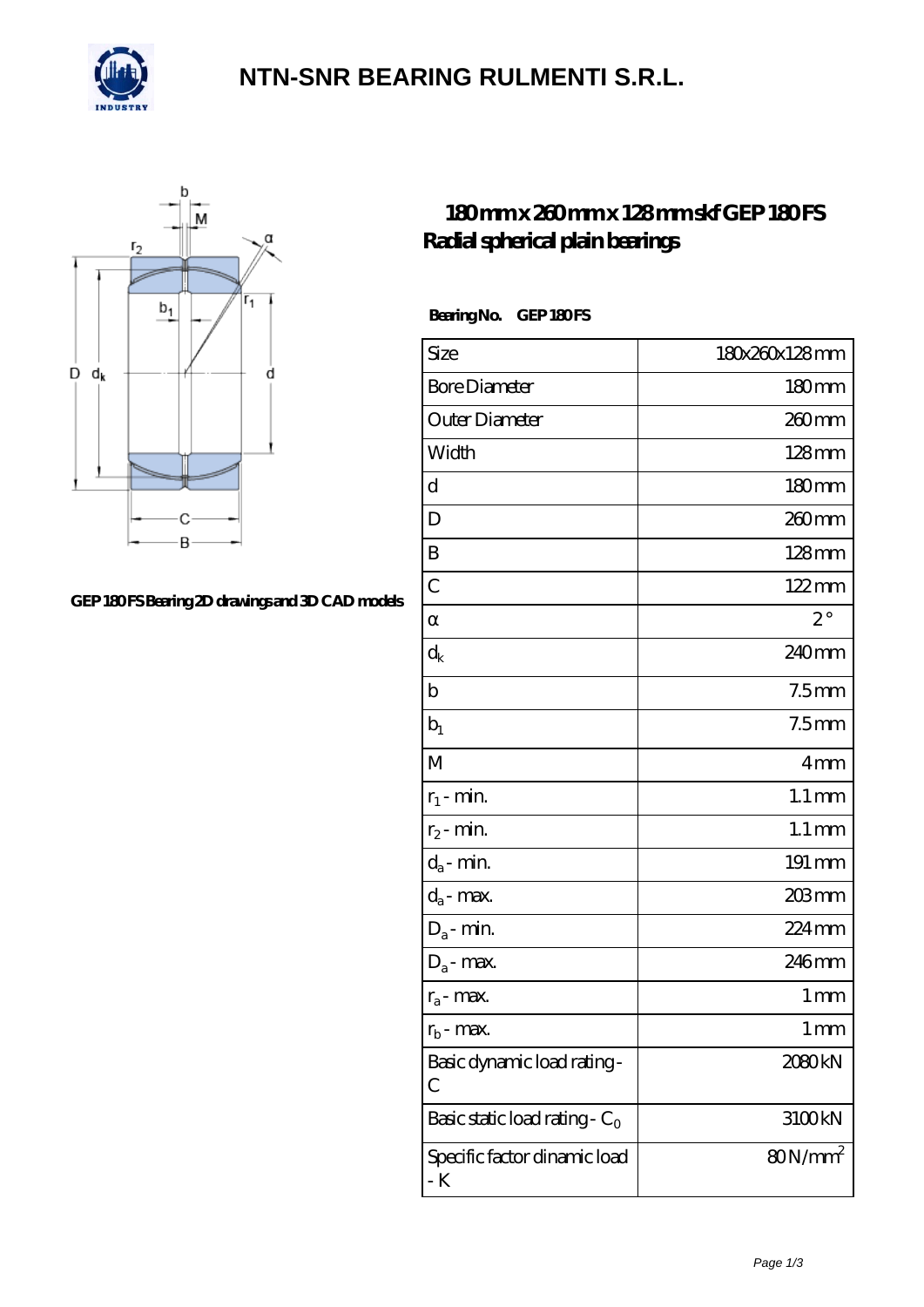

# **[NTN-SNR BEARING RULMENTI S.R.L.](https://m.confidencemenimprov.com)**

| Specific factor static load -<br>$K_{O}$ | $120N/mm^2$          |
|------------------------------------------|----------------------|
| Constant - $K_M$                         | 1055                 |
| Size                                     | 260x180x128mm        |
| <b>Bore Diameter</b>                     | $260$ mm             |
| Outer Diameter                           | 180mm                |
| Width                                    | $128$ mm             |
| d                                        | 180mm                |
| D                                        | 260mm                |
| B                                        | $128$ mm             |
| $\mathcal{C}$                            | $122 \text{mm}$      |
|                                          | $2^{\circ}$          |
| $d_k$                                    | 240mm                |
| $\mathbf b$                              | 7.5 <sub>mm</sub>    |
| $\rm b_1$                                | 7.5 <sub>mm</sub>    |
| M                                        | 4mm                  |
| $r_1$ - min.                             | $1.1 \,\mathrm{mm}$  |
| $r_2$ - min.                             | $1.1 \,\mathrm{mm}$  |
| $d_a$ - min.                             | 191 mm               |
| $d_a$ - max.                             | 203mm                |
| $D_a$ - min.                             | $224 \,\mathrm{mm}$  |
| $D_a$ - max.                             | 246mm                |
| $r_a$ - max.                             | 1 <sub>mm</sub>      |
| $r_{\rm b}$ - max.                       | $1 \,\mathrm{mm}$    |
| Basic dynamic load rating-<br>С          | 2080kN               |
| Basic static load rating - $C_0$         | 3100kN               |
| Specific factor dinamic load<br>- K      | $80N/mm^2$           |
| Specific factor static load -<br>$K_0$   | 120N/mm <sup>2</sup> |
| Constant - K <sub>M</sub>                | 1055                 |
|                                          |                      |